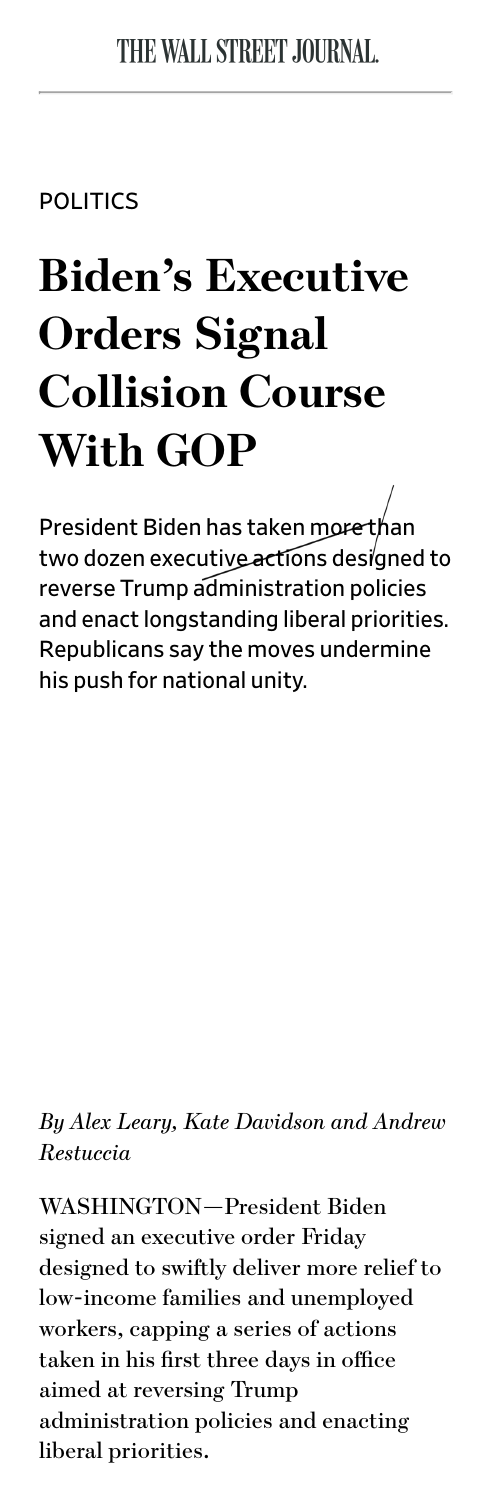The orders, more than two dozen, have focused on such areas as the environment, workers and unions, as well as an increased government role in the economy. They come as the White House seeks to persuade skeptical Republican senators to back its \$1.9 trillion coronavirus legislation.

Some GOP lawmakers say the initiatives undermine Mr. Biden's push for bipartisan deal making and national unity, a major theme of his inaugural address. At the same time, while his early policy efforts have been broadly cheered by Democrats, some progressives are urging him to go further, reflecting the president's challenge of balancing pressures from both parties.

Mr. Biden's order Friday directed agencies across the government to take immediate steps to enhance federal benefits, such as expanding food assistance, improving distribution of stimulus checks and clarifying that workers may refuse jobs with unsafe working conditions and still qualify for unemployment benefits.

"This cannot be who we are as a country," the president said as he signed the orders in the White House's State Dining Room. "We cannot—will not—let people go hungry." Touting the coronavirus relief plan he is pressing Congress to approve, he cited what he called a once-in-a-century publichealth crisis that has hurt American families and said the coronavirus death toll could rise to more than 600,000. "The bottom line is this: We're in a national emergency," he said. "We need to act like we're in a national emergency."Since taking office Wednesday, Mr. Biden has moved to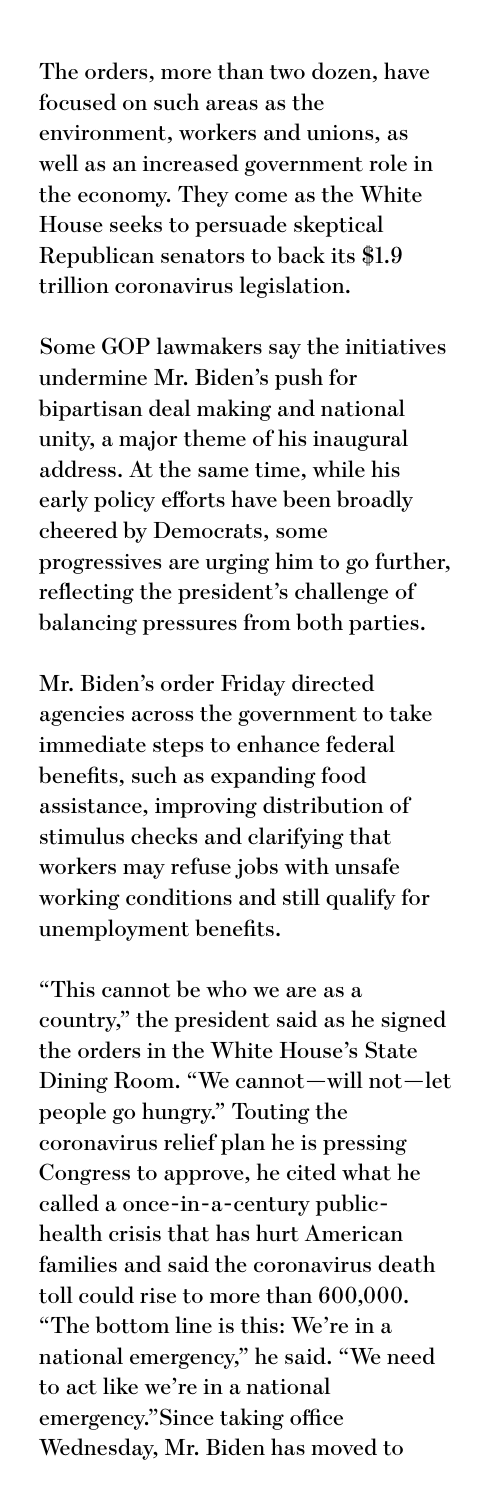reverse some of former President Donald Trump's highest-profile policy initiatives by overturning a travel ban on several majority-Muslim and other countries, revoking a permit for the Keystone XL oil pipeline and rejoining the Paris climate accord. Those orders also lay the groundwork for what Mr. Biden says will be his administration's focus: boosting economic growth, dealing with the pandemic, and increasing government spending on programs designed to assist Americans hard hit by the pandemicinduced recession.

"We must use every tool in our toolbox, including executive orders tailor-made to quickly undo some of the most egregious policies the previous administration implemented, to address the multiple crises we face," Senate Majority Leader Chuck Schumer (D., N.Y.) said Wednesday in support of Mr. Biden's thrust.Senate Minority Leader Mitch McConnell (R., Ky.) was among those who accused Mr. Biden of contradicting his rhetoric on bipartisanship by catering to a progressive agenda with those actions. "There is plenty of time for President Biden to remember that he does not owe his election to the far left," he said in a speech Thursday.Other Republicans echoed Mr. McConnell. "President Biden is talking like a centrist…but he's governing like someone from the far left," Sen. Marco Rubio (R., Fla.), a potential 2024 presidential candidate, said Friday. "He has issued more executive fiats than anyone in such a short period of time—more than Obama, more than Trump."

By Friday, Mr. Biden had issued at least 29 executive orders and actions. In contrast, then-President Barack Obama issued five and Mr. Trump issued one in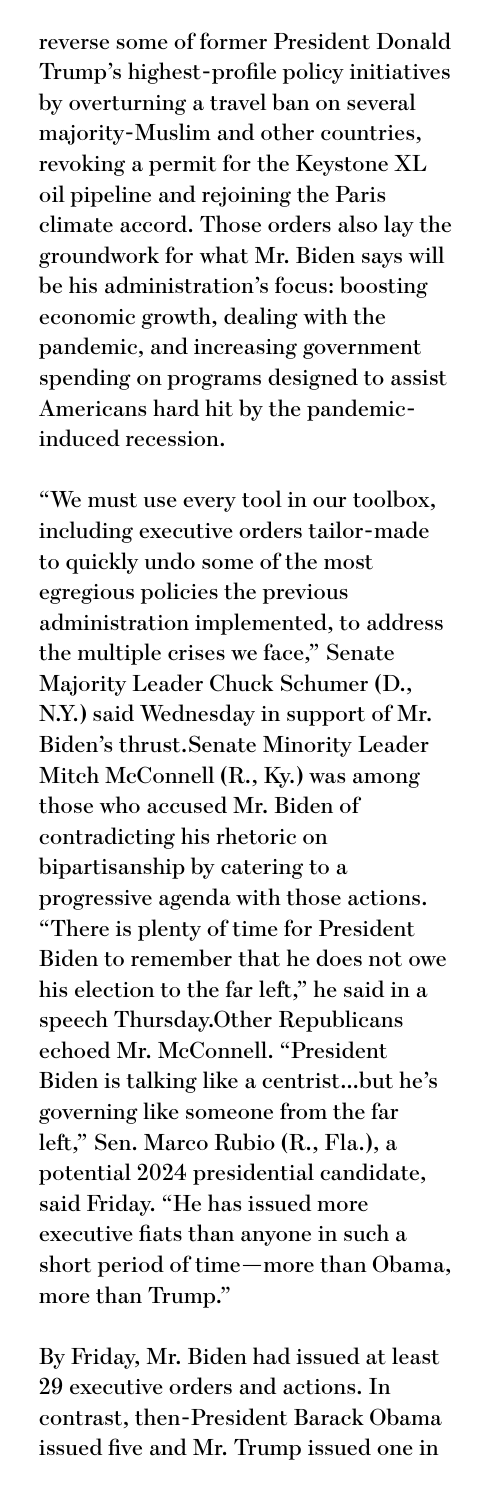their first three days in office.

Every modern president has relied heavily on executive powers to implement their agendas. Mr. Trump, for example, used executive orders to impose wide-ranging immigration restrictions and speed up the environmental review of infrastructure projects. White House officials said Mr. Biden's calls for unity weren't meant to suggest he would set aside his policy priorities to please Republicans.

Some of Mr. Biden's actions, such as stopping construction of the border wall, ending a travel ban from several majority-Muslim and African countries and rejoining the World Health Organization, were in reaction to Trump administration policies, White House officials said, rather than representing longstanding progressive aims. But other measures—such as addressing racial inequality and boosting worker protections—are long-sought Democratic priorities.Mr. Biden, who served nearly four decades in the Senate, has been counting on his experience and relationships with Republicans, including Mr. McConnell, to move an agenda he says will benefit all Americans.

Several GOP lawmakers say his \$1.9 trillion Covid relief package is too costly and contains provisions that aren't directly related to the pandemic, such as a call for raising the hourly minimum wage to \$15.

"I suspect the whole package is a nonstarter, but it's got plenty of starters in it," Sen. Roy Blunt (R., Mo.) said Thursday. "We're ready to look at what it takes to move forward, as efectively and quickly as we can, on vaccine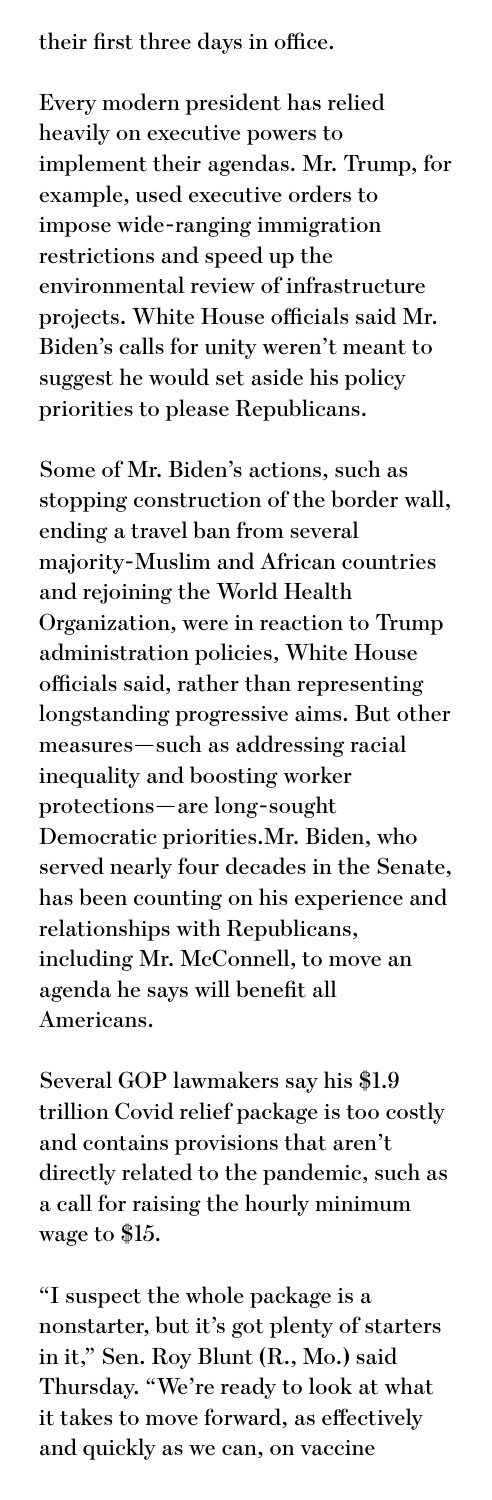Mr. Biden's proposed immigration overhaul was similarly met with immediate GOP opposition, partly because it includes a pathway to citizenship for millions of undocumented residents. The issue has confounded the last three presidents, and Biden's measure stands little chance of passage in a closely divided Congress.

Some Democrats want Mr. Biden to use the party's newfound advantage to push the Covid-19 aid package through using a budget maneuver called reconciliation, which allows legislation tied to the budget to pass the Senate with a simple majority rather than the higher threshold of 60 votes required to advance most bills. The White House signaled Wednesday that it is open to such a move—a sign, Republicans are expected to say, that the president's calls for bipartisanship were hollow."His clear preference is to move forward with a bipartisan bill," White House press secretary Jen Psaki said. "There's no question about it. But we're also not going to take tools off the table for how the House and Senate can get this done." The following day, she emphasized the preference for a bipartisan agreement and said many of Mr. Biden's actions have broad appeal.

"Is unemployment insurance only an issue that Democrats in the country want? Do only Democrats want their kids to go back to schools? Do only Democrats want vaccines to be distributed across the country? We feel that that package—he feels that package is designed for bipartisan support," Ms. Psaki said of Mr. Biden's coronavirusrelief proposal.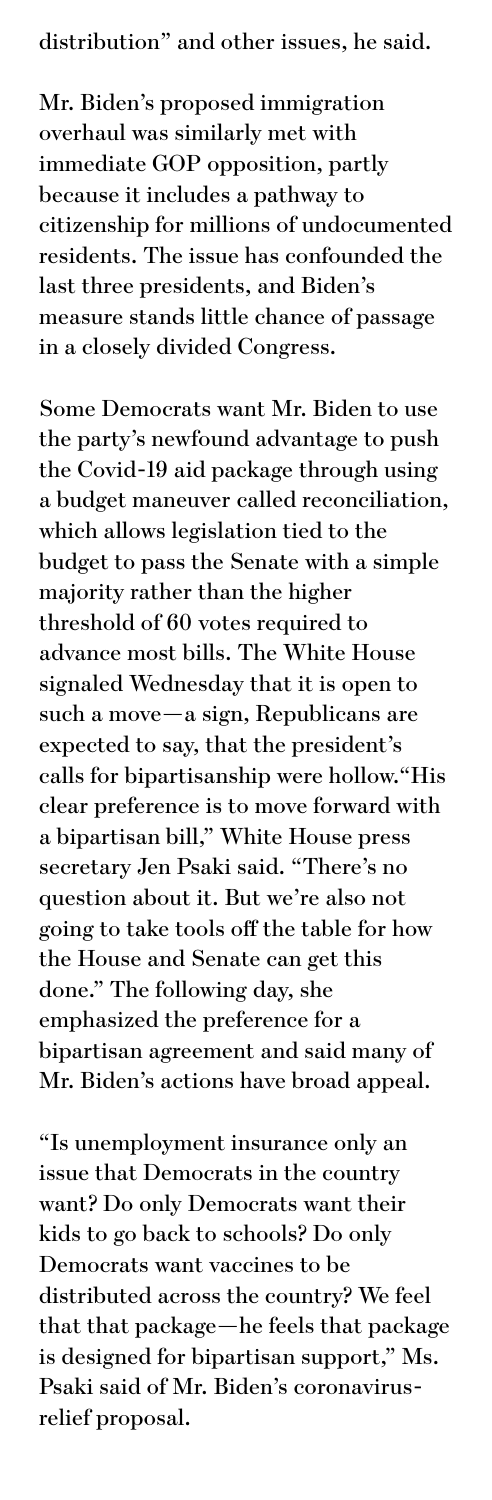On the left, outside groups have raised concerns about some of Mr. Biden's picks for key jobs, pointing to nominees' tied to Wall Street and industry. When Mr. Biden moved to extend a pause on student-loan payments, liberals said he should go further. Tweeted Rep. Alexandria Ocasio-Cortez (D., N.Y.): "OK now let's cancel them."

Others point out that the president is simply implementing the promises he made during the campaign, and that Mr. Biden's critics should be patient.

"Nothing he has done so far has been a surprise," said Mo Elleithee, executive director of Georgetown University's Institute of Politics and Public Service and a former top Democratic National Committee official, adding that the Covid-19 emergency is ideal for bipartisanship. "I hear a lot of members out there who a few weeks ago refused to even acknowledge his election now attacking him for not being unifying," he said.

The Biden Agenda

Executive Orders to Boost Covid-19 Relief, Worker Protections

Intelligence Agencies to Focus on Domestic Extremism

Senate Confirms Austin as Defense Secretary

Panel Backs Yellen for Treasury Chief

Bid to Boost Vaccine Supply Through Defense Production Act

Write to Alex Leary at alex.leary@wsj.com, Kate Davidson at kate.davidson@wsj.com and Andrew